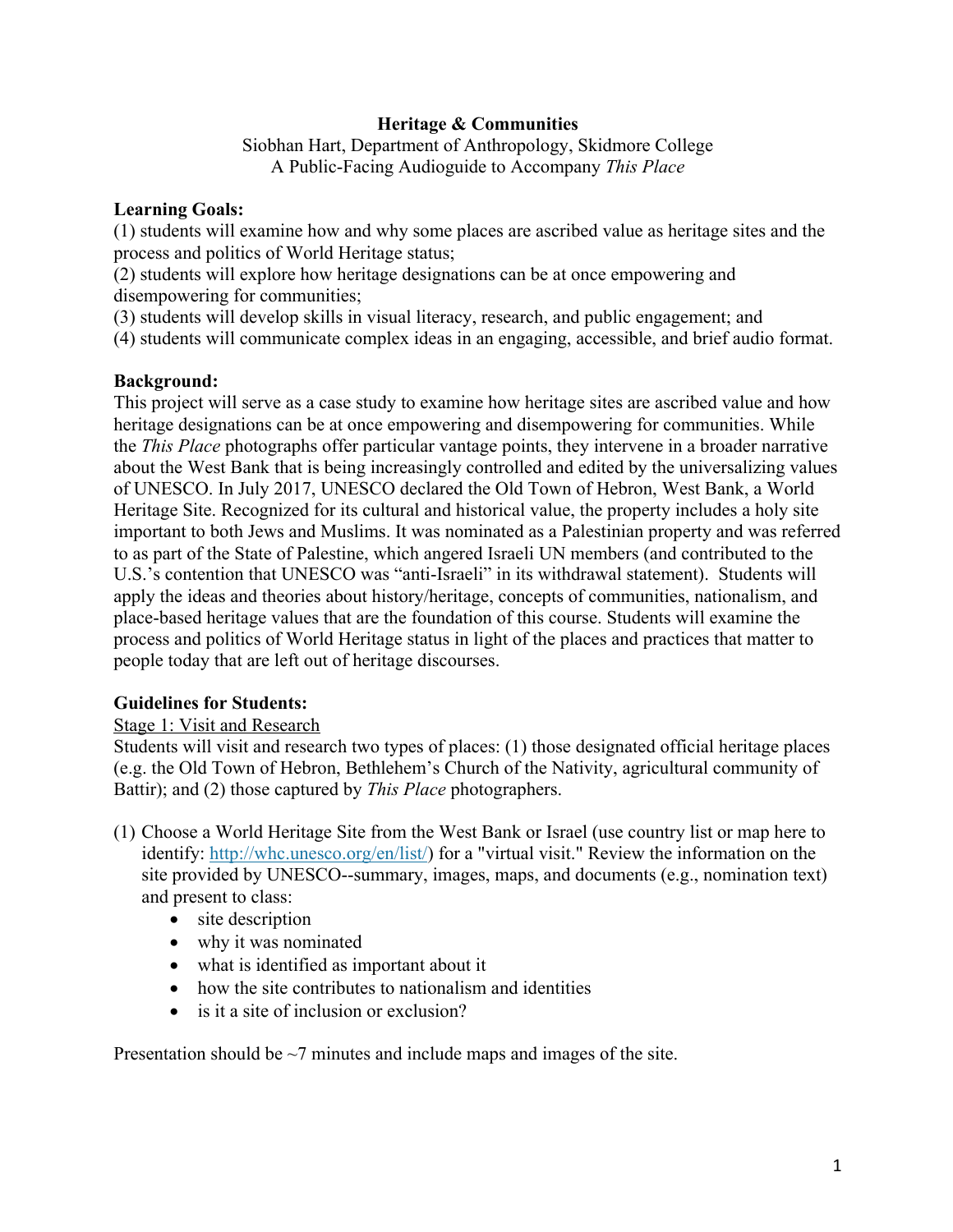(2) Choose a photograph from *This Place* to analyze and research. Research includes reading the catalogues, researching the artist, attending lectures and gallery talks, and learning about the particular places in the photograph. Findings will be shared in class and reflected on in journal entries.

# Stage 2: Content Development

(1) Based on what you have learned through visits, research, and class material, write a 2-3 minute script aimed at a public audience (first draft  $\sim$ 4 pgs). This will be our working draft for your script and will be revised and edited down. Focus the listener's attention on the photograph you have chosen and describe what it illustrates about HERITAGE (e.g., values, types of places, or practices that are recognized as universally important, or places/practices that inspire non-polarizing, inclusive version of heritage). Read it aloud to yourself and a friend for timing and flow.

Try to incorporate the things that we identified as useful from the audioguides we listened to together:

- Include context and background information (both broad and specific)
- Use descriptive and engaging language and tone
- Discuss impact and consequences
- Invite engagement with surroundings and other works
- Reference other people, places, works that are not present
- Use quotations from archival material, experts, other sources (but judiciously)
- Fill in what you don't otherwise get from exhibition
- Ask prompting questions

You will revise drafts based on feedback from instructor, peer reviews, and a "writing for the ear" workshop (approximately 4 drafts total). Scripts will be reviewed by the exhibition curator before being finalized.

(2) From the final script draft, create an audioguide track at the Doc Lab with the assistance of Adam Tinkle and Doc Lab staff. Once your track is edited, you will upload to Soundcloud, decide the order of track and collaborate to develop a brief guide to accompany the audioguide, configure devices, and beta test the audioguide.

# Stage 3: Launch and Debrief

- (1) Launch the audioguide! We will host an evening event at the Tang to launch the audioguide. You will provide a brief "teaser" of your script for visitors and show visitors how the guide works.
- (2) Once the exhibition closes, we will participate in debrief session that will focus on the skills gained, learning outcomes, and the way the project complemented/contrasted typical classroom-based classes.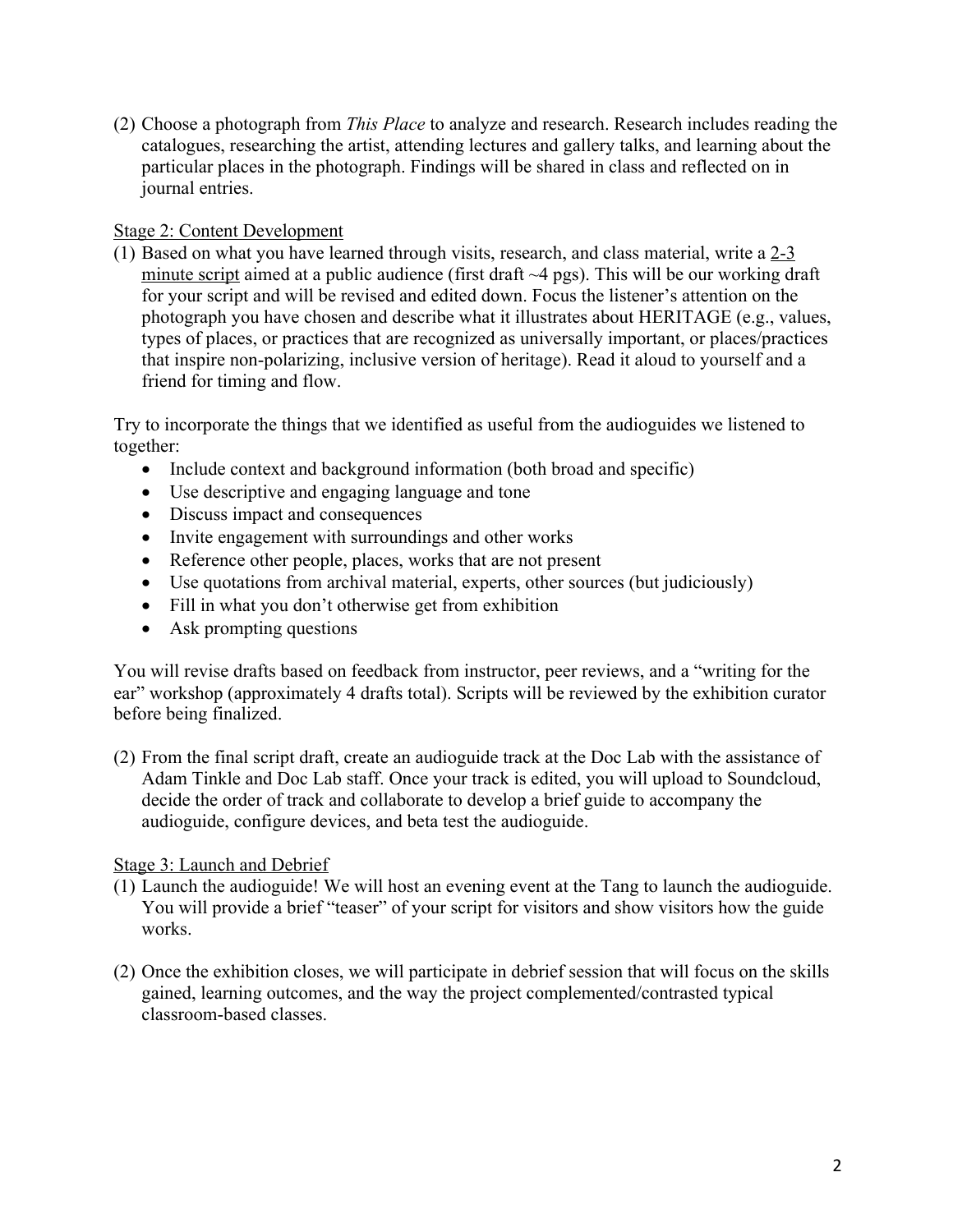# **Images and Issues of Diversity in the Visual/Performing Arts**

Anne Woulfe, Department of Art History, University at Albany

Below are the learning goals I created for teaching the course unit on *This Place.*

- Students will explore the University Art Museum and learn about the museum's offerings of contemporary art exhibits (*This Place*) and contributing artists by interacting with, and learning from professional museum personnel.
- Students will gain knowledge of the history of the University Art Museum, and how the museum works within the university system and the capital region.
- Students will gain an appreciation of contemporary art utilizing observational, analytical, critical thinking and communication skills.
- In addition to exploring the tensions of the region, students will also explore and consider the potential for understanding the perceived "other" by learning about the conflict in the Middle East from various perspectives. The photographs of Israel on exhibit at the University Art Museum, Skidmore College, Hamilton College and Colgate University, that together constitute the entirety of *This Place*, provide a foundation for examining and understanding the conflict that transcends more conventional narratives such as news media. Specifically, when considering the impact of *This Place*, the role of the artist (photographer) is as important to consider as the role of the journalist.

## *This Place* short essay assignment

Assignments are to be typed in black or dark blue ink with 12pt. Times New Roman font size. Use one inch margins and double space your text.

- This is an essay assignment that should be at least 2 pages in length (not to exceed 3)
- Find your assigned photographers below by the first letter(s) of your last name.

A-B: Martin Kollar and Wendy Ewald C-De: Martin Kollar and Frederic Brenner Di-G: Jeff Wall and Josef Koudelka H-K: Jeff Wall and Gilles Peress L-Ma: Thomas Struth and Fazal Sheikh Mc-R: Thomas Struth and Stephen Shore S: Jungjin Lee and Rosalind Fox Solomon T-Y: Jungjin Lee and Nick Waplinton

• Of the two photographers you are assigned to write about, one of them has work on exhibit at the University Art Museum. The other photographer you are assigned to write about has work on exhibit at one of the other institutions; Skidmore College, Hamilton College or Colgate University. For the assigned photographer with work on our campus, you may reference information from museum personnel, class discussions and the *This Place* website. For photographers exhibiting **off** the UAlbany campus, use *only* the *This Place* website as a resource.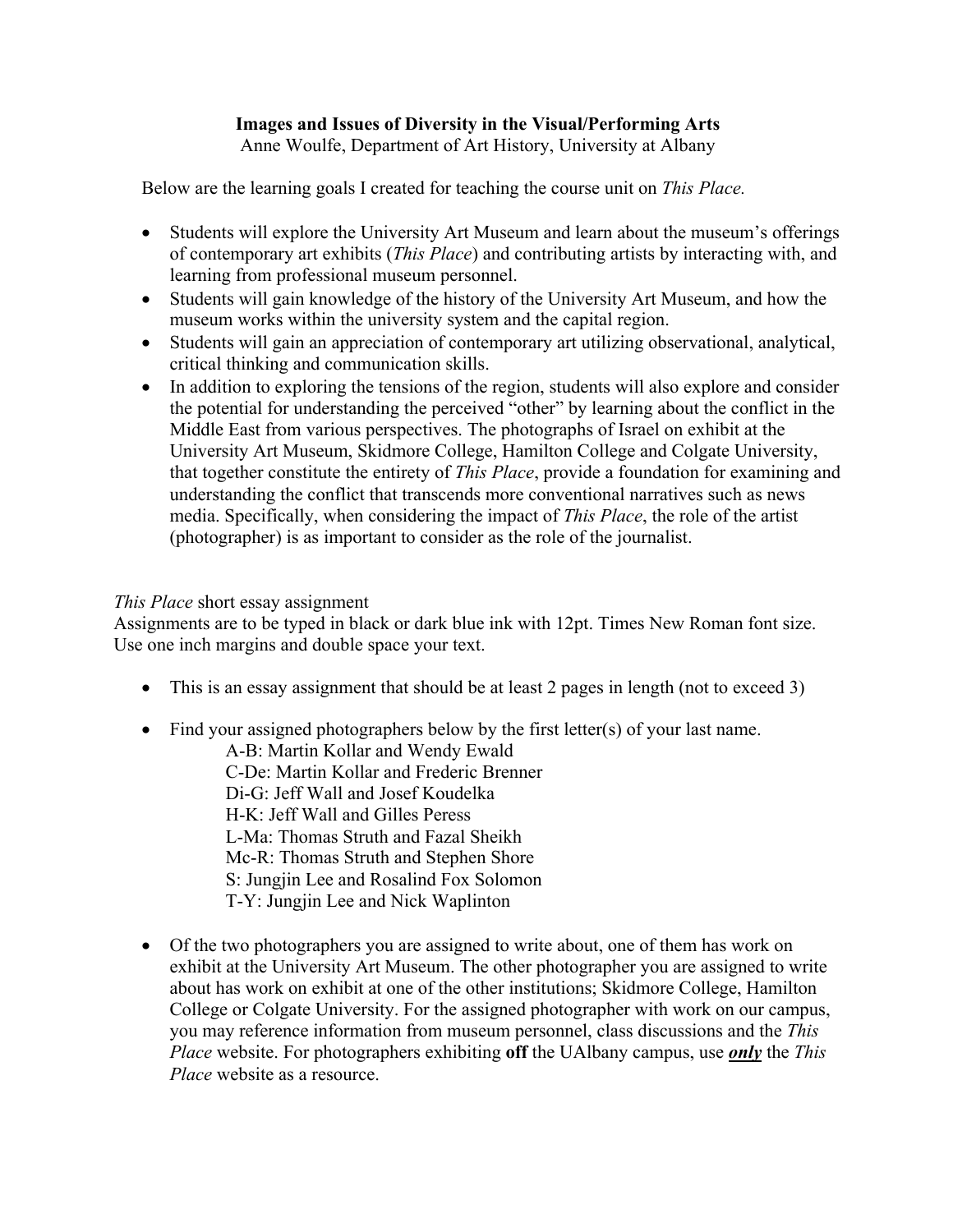- Consider this quote by photographer and initiator Frédéric Brenner of the *This Place* project: "The process of becoming clear about my working hypothesis – seeing Israel as a place of radical alterity, of radical 'otherness'– made me envision other photographers becoming part of the project. As my idea started to crystallize, it made sense to invite 'others' to question 'otherness'."
- This statement is related to the fact that among the 12 photographers (including Brenner), none of them call Israel home. After reading the interviews, listening to the photographers speak about their participation in this project, and seeing their work in person or via the web site, do you believe that Brenner's vision of Israel as a place of "radical otherness" is realized through this project? Do the photographers you are writing about contribute to understanding the region as a diverse place (why or why not)? Are the two photographers similar in what they have photographed; i.e. landscapes, people? In what ways are they different? Compare and contrast their feelings about working on the project, their methods of production, their backgrounds and where they're from. What are your overall impressions of the photographs? In your informed opinion, do these photographs allow viewers to see the reality of this region or a more idealized image of the region?
- Be sure your essay has an introduction, body and conclusion and be sure to follow all instructions above. Failure to follow instructions will result in a lower grade.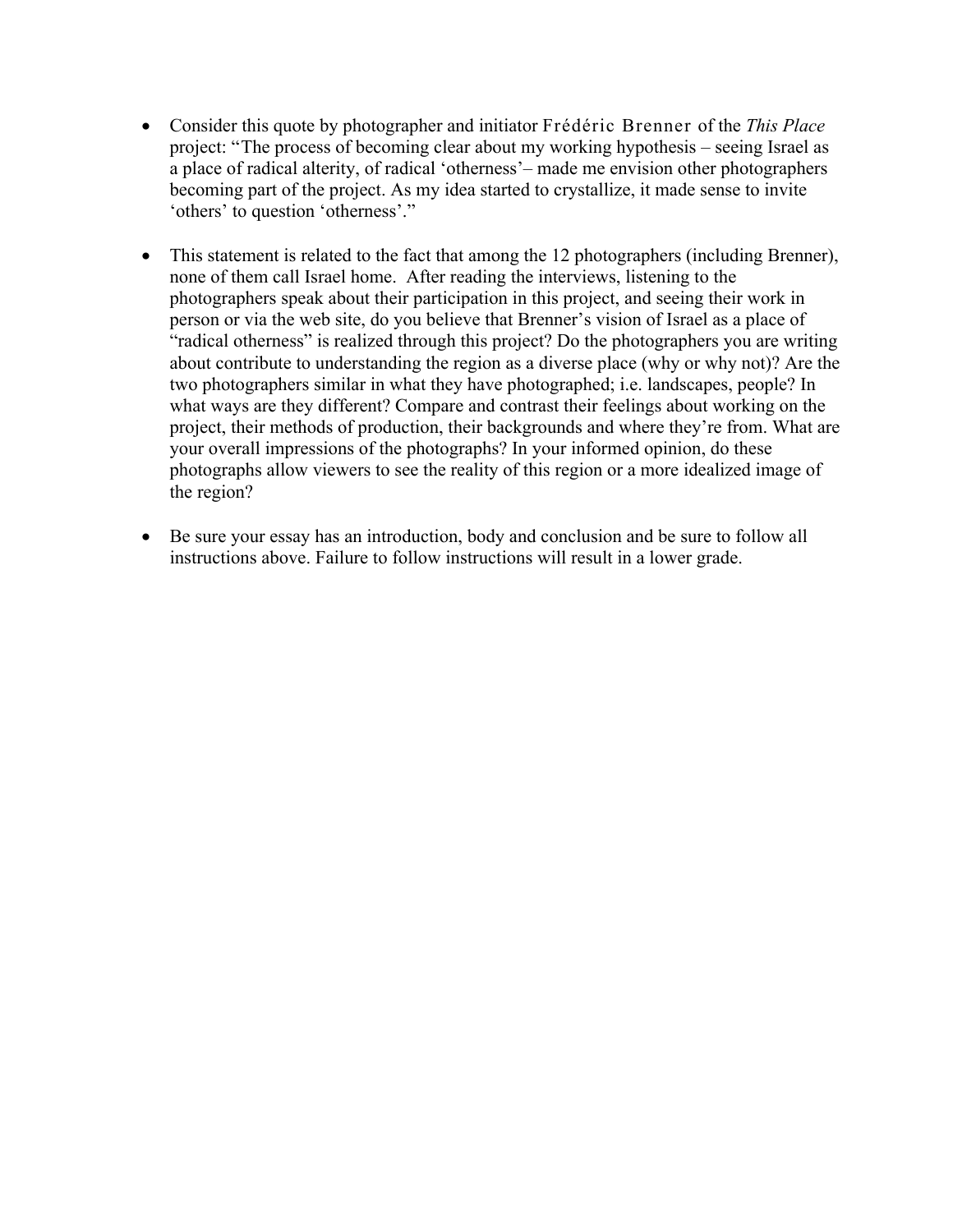# **Writing in the Tang**

# Michael Marx, Department of English, Skidmore College COURSE DESCRIPTION & OBJECTIVES

To some, it is the West Bank, part of the homeland for the Palestinian people. To others, it is Israel, the Biblical homeland of the Jewish people. Yet to still others, it is the location of one of the longest political conflicts in contemporary times. But what is this place? *This Place* is the name of the spring 2018 photographic exhibit at the Tang Teaching Museum. The exhibit explores the people and places of Israel and the West Bank as captured by the lenses of 12 international photographers, all outsiders to this much-contested region. The four photographers featured at the Tang Museum are Wendy Ewald, Gilles Peress, Stephen Shore, and Nick Waplington. *This Place* is also the subject for our interdisciplinary writing seminar. The Tang exhibit will be our primary text and classroom. By studying the images, their presentation in the Tang, and historical information about the region, we will learn about the geography, culture, and people of Israel and the West Bank; explore the art of photography; and develop and refine our skills as analytical writers. Students will write close readings of individual photographs, use images as the basis for arguments about the region, and create proposals for mini-exhibits that reconceive and recontextualize the materials from the exhibit. The course also includes one or two field trips to a sister *This Place* exhibit at the University Art Museum at the University at Albany, SUNY.

## COURSE OBJECTIVES

- Form a supportive community of writers and learners
- Develop critical thinking skills
- Explore the relationship between writing and the visual arts
- Develop and refine skills in reading visual and discursive texts
- Examine how visual materials can be used to develop and support expository writing
- Understand and practice writing as a recursive process
- Develop effective drafting techniques
- Recognize and practice writing productive thesis statements
- Explore heuristics to generate, focus, and organize ideas
- Develop techniques for skillfully integrating quotations
- Locate, use, and cite supporting evidence
- Learn and practice techniques for writing concisely
- Write and revise sentences with particular attention to grammar
- Recognize and practice writing nonrepetitive, effective conclusions
- Revise essays and recognize revision as an integral to clarifying, strengthening, and expanding meaning
- Gain familiarity with the social, cultural, religious, and political issues central to Israel and Palestine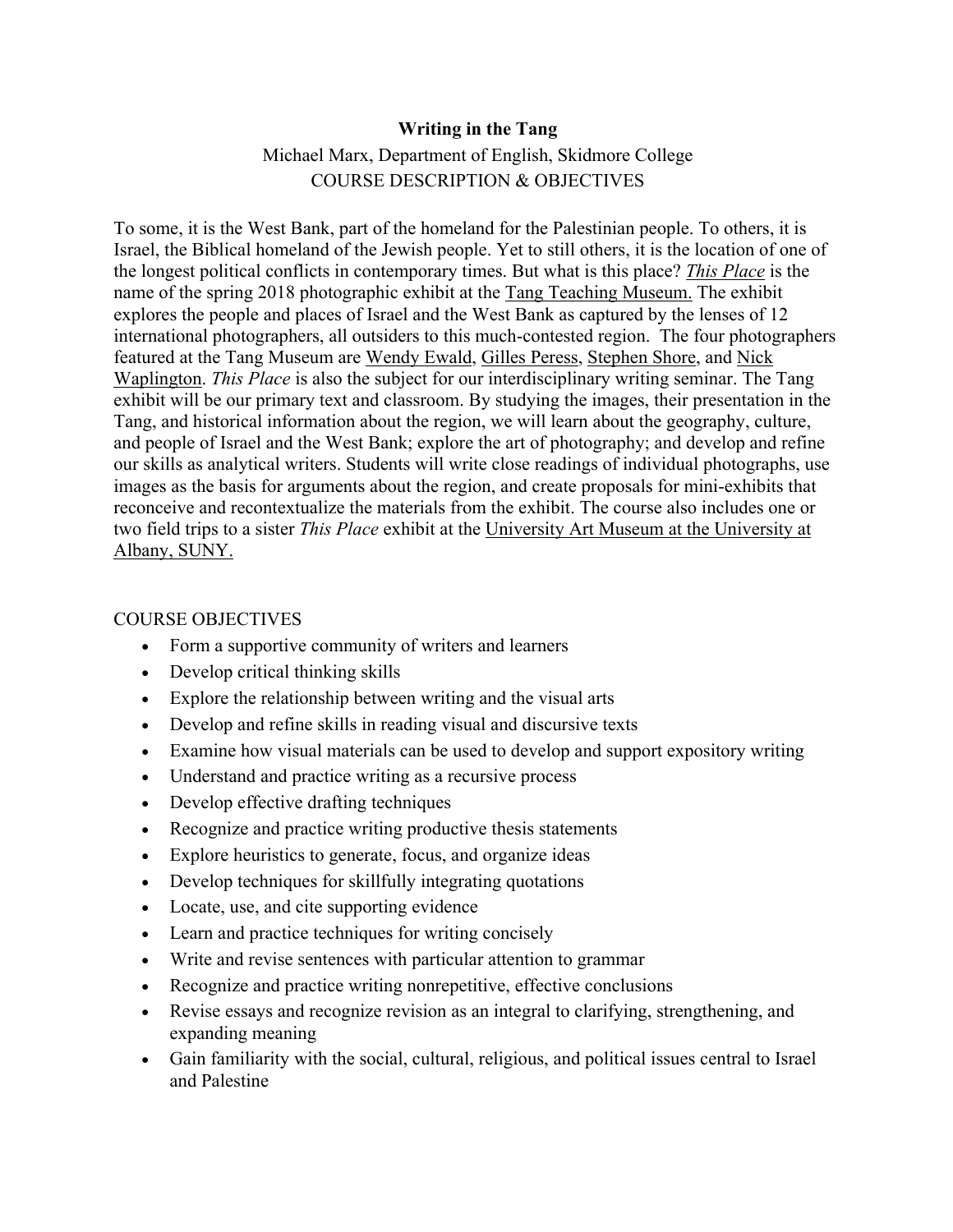## **Global Warming**

Catherine Beck, Department of Geosciences, Hamilton College Cross-listed in Environmental Studies, Geosciences, and Government

## **Introduction-**

**From the project webpage:** "The exhibition *This Place* explores the complexity of Israel and the West Bank as seen through the eyes of twelve contemporary photographers (http://this-place.org)*.* The photographs represent very different perspectives, working methods, and artistic styles. Their highly individualized works combine to create not a single, monolithic vision, but rather a diverse and fragmented portrait, alive to all the rifts and paradoxes of this important and much contested space."

**Learning goal:** The goal of working with *This Place* is to study an example of how art can be a powerful means of communication about the impacts of humans on the natural world. We will use the exhibit as a point of discussion for how what we know about climate change from the sciences perspective translates into visual arts. Working with *This Place* will provide a case study on how human anthropogenic activities have impacted the Middle East specifically. It is also an opportunity broaden the understanding of the ways in which individuals call attention to these issues.

#### **Instructions-**

The assignment for class will be to create alternative labels for the artwork exhibited at the Wellin and highlight the connections between the photographs and anthropogenic climate change. Your work will be due in one week on Tuesday, April  $17<sup>th</sup>$  and it is worth 5% of your final grade for the semester (see the syllabus for full breakdown). In class on Tuesday, April  $10<sup>th</sup>$  we will complete the following:

- **1)** Introduction to *This Place* by Wellin Museum staff (Wellin Classroom)
- **2)** Tour of exhibit with Wellin Museum docent (Wellin Exhibit Hall)
- **3)** Assignment of artwork (Wellin Classroom)
- **4)** Free time to revisit the exhibit and work on your labels
	- You can discuss with peers but all writing must be your own
	- Photography is allowed but only **without** the flash
	- No pens allowed in the Wellin, **only pencil**
	- I encourage you to visit the Wellin website for more info
	- You are welcome to use external references but please cite them appropriately

**5)** Alternative labels typed up and submitted electronically by Tuesday, April  $17<sup>th</sup>$  via

Blackboard and following the template included at the end of this document

**6)** Labels will be discussed in class on Thursday, April 19th

#### **Evaluation-**

Your alternative labels will be evaluated using the following criteria:

10 pts- scientific content

10 pts- goodness of fit with the artwork

5 pts- writing clarity

**25 pts TOTAL (5 % of final grade)**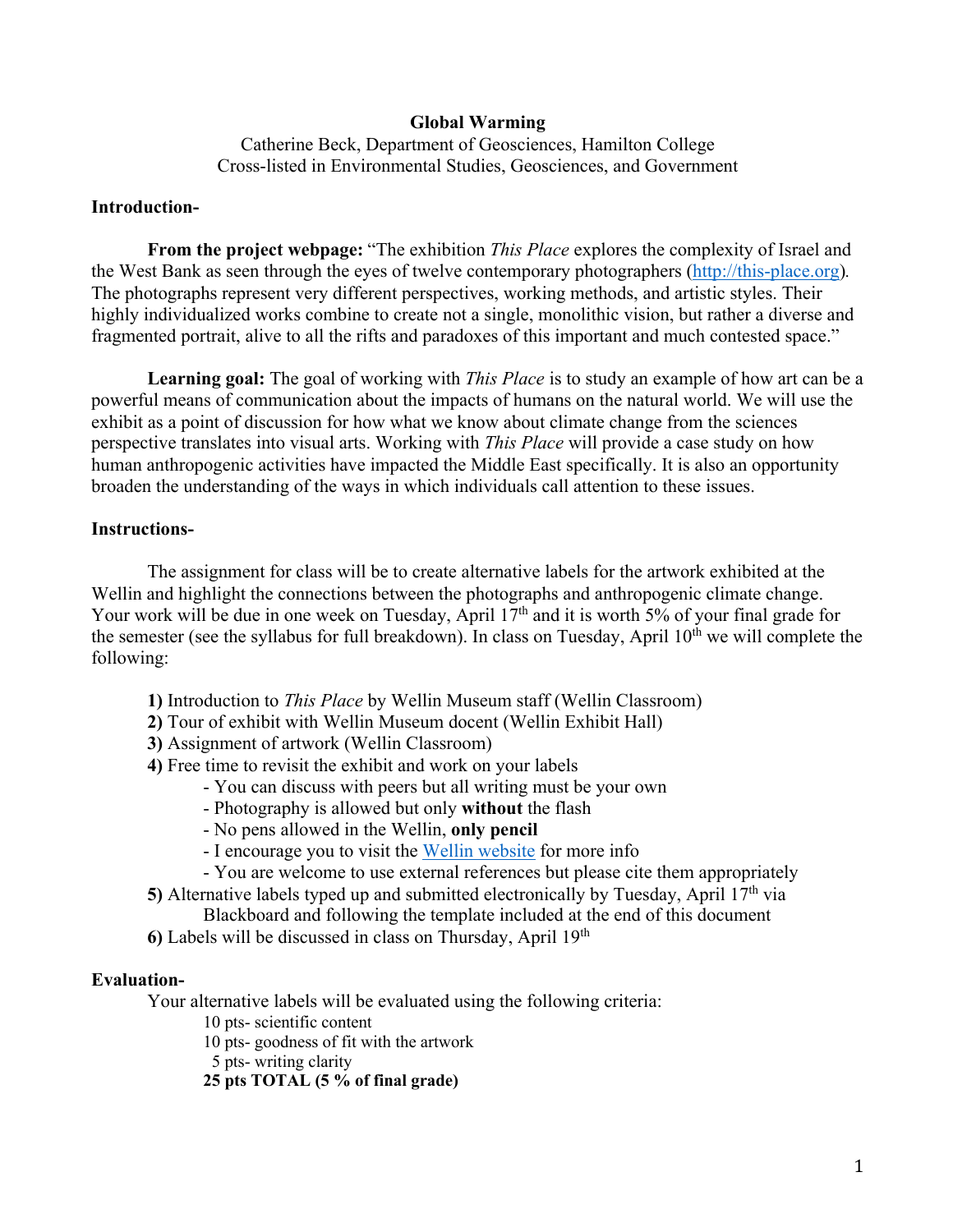## **Introduction to Psychology**

Alexandra List, Hamilton College

## **1. Extra credit assignment for The Role of the Perceiver in Art (Biological Bases of Behavior)**

#### **Background**

To provide you with an opportunity to connect Psychology concepts with life outside the classroom, on February 23, 2018, we visited the Wellin Museum of Art. We visited *This Place*, a multi-site photography exhibit at Skidmore, Colgate, SUNY Albany and Hamilton. With two pieces by Frederic Brenner (The Weinfeld Family, 2009 and The Aslan Levi Family, 2010), Amber Geary led us through a Visual Thinking Strategy (VTS) exercise—she asked what people saw and why they saw what they did. We then learned a bit more about VTS and linked this to some themes presented in our Psychology coverage of vision.

## **Purpose**

Your goal for this extra credit opportunity is to reflect on your role as a perceiver in how you experience art. As we have discussed, with sensory information, there is physical input that gets subjectively interpreted by each person. Some perceptual interpretations are very common across individuals (e.g., occlusions tend to indicate a depth organization), and some are more variable (e.g., what are the relationships between the people in the photographs?)

## **Instructions**

Using any of the pieces (except the ones we examined as a class) from *This Place*, write a reflection in response to one of the prompts below. You should plan a visit to the exhibit so that you can clearly identify which piece(s) you are reflecting upon, and so that you can precisely describe the features of the piece.

- 1. The physical/objective environment is only subjectively experienced—how did that manifest in your experience of visiting the art exhibit? Discuss several specific examples, providing reference to specific arrangements, pieces and/or artists and the relevant concepts from Psychology.
- 2. Gestalt psychologists have described various laws of perceptual organization, how are those utilized in the exhibit or within the art? To what end? Describe several specific examples, providing reference to specific arrangements, pieces and/or artists and the relevant cues to perceptual organization.
- 3. Pictorial cues assist us in inferring 3D depth from the 2D retinal information—they help us solve the inverse problem in vision. Identify several pictorial cues and how they are manifest in specific pieces.
- 4. Consider motivations and drives in art creation, exhibition and appreciation, which might manifest through the curation process, artist, medium and/or content. From this exhibit, present evidence for specific artistic motivations and drives, providing reference to specific arrangements, pieces and/or artists.

## **Format**

1-2 pages; double-spaced; 1"-margin on all sides; 12-point Times font

## **Pedagogical Context**

Assignment is given to (primarily first and second year) undergraduates enrolled in an Introduction to Psychology course. This extra credit opportunity was offered after a guided museum visit (see Background), and after students had read chapters 1-8 from Gray and Bjorklund's *Psychology* (7<sup>th</sup> ed.) covering psychological foundations, methods, genetic and evolutionary bases of behavior, neural control of behavior, motivation and emotion, learning, and sensation and perception.

**2. Extra credit assignment for The Role of the Perceiver in Art (Developmental, Social, Personality and Clinical Psychology)**

#### **Background**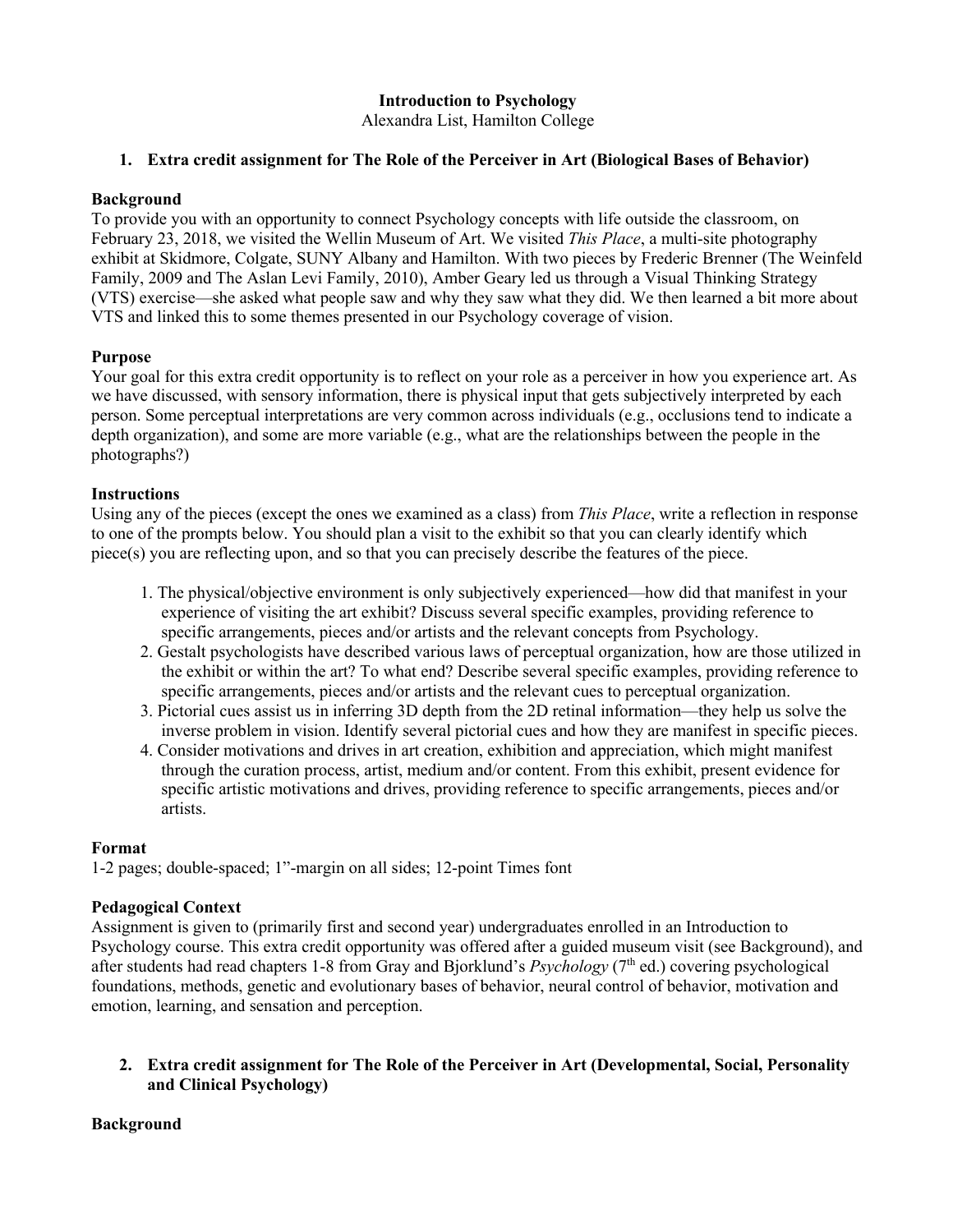To provide you with an opportunity to connect Psychology concepts with life outside the classroom, on February 23, 2018, we visited the Wellin Museum of Art. We visited *This Place*, a multi-site photography exhibit at Skidmore, Colgate, SUNY Albany and Hamilton. With two pieces by Frederic Brenner (The Weinfeld Family, 2009 and The Aslan Levi Family, 2010), Amber Geary led us through a Visual Thinking Strategy (VTS) exercise—she asked what people saw and why they saw what they did. We then learned a bit more about VTS and linked this to some themes presented in our Psychology coverage of vision. Recently, we have discussed social perception, attributes and influences, in addition to previous sections in which we discussed socio-cultural alternatives to evolutionary, biological and genetic causal sources of behavior.

## **Purpose**

Your goal for this extra credit opportunity is to reflect on your role as a perceiver in how you experience art when considering your personal socio-cultural experiences, and how that shapes your experience of *This Place*, including how your perspective interacts with the artists' (via didactic material, online videos/interviews, presentations), or the subject of the art.

## **Instructions**

Using any of the pieces (except the ones we examined as a class) from *This Place*, write a reflection in response to one of the prompts below. You should plan a visit to the exhibit so that you can clearly identify which piece(s) you are reflecting upon, and so that you can precisely describe the features of the piece.

- 1. People exhibit socio-cultural biases and expectations—how did the art exhibited challenge some of your own pre-conceived notions? (you may focus on the artist's perspectives, art medium, process, arrangement or content) Discuss several specific examples, providing reference to specific arrangements, pieces and/or artists.
- 2. An over-arching theme in our course concerns the (often interacting) influences of nature (e.g., biology, genes, evolution) and nurture (e.g., physical, cultural, social environments). How do these influences manifest in the exhibited art? Discuss several specific examples, providing reference to specific arrangements, pieces and/or artists.
- 3. The exhibited art depicts people across the lifespan—identify several examples, and connect those to concepts in cognitive and/or social development. For example, do you see children learning from other children or adults? Do you see depictions of care-giving? How do these depictions contribute to your understanding of developmental theories or concepts covered in class? Provide reference to specific pieces and/or artists.

#### **Format**

1-2 pages; double-spaced; 1"-margin on all sides; 12-point Times font

## **Pedagogical Context**

Assignment is given to (primarily first and second year) undergraduates enrolled in an Introduction to Psychology course. This extra credit opportunity was offered after a guided museum visit (see Background), and after students had read chapters 1-14 from Gray and Bjorklund's *Psychology* (7<sup>th</sup> ed.), but was developed to support the material covered in chapters 11-14, which cover cognitive and social development, and social perception, attitudes and influences.